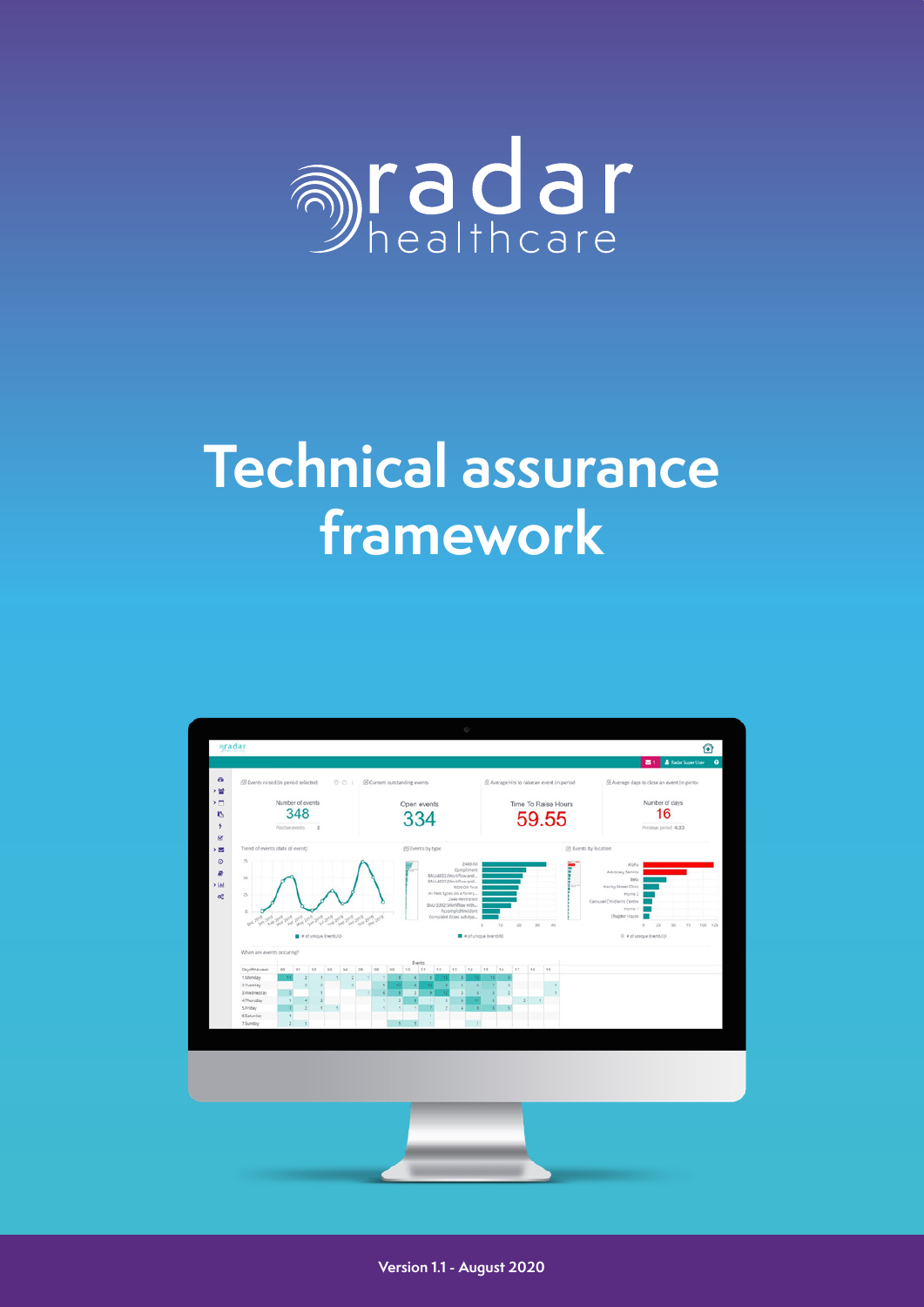## **Executive summary**

- Our hosting and support service include 24/7, 365 monitoring with a proven pedigree in healthcare IT and communications.
- Hosting centres are Tier 3 designed, located across five UK data centres (including Reading, London, Cambridge & Harrogate).
- Access to features is determined by the permissions granted to each users' role, this ensures that data and features are only access by appropriate users. Hosting utilises SSL certification among other security layers, with the option of an N3 connected service.
- Our data protection obligations are all outlined in our software license agreement in line with GDPR legislation.
- Radar Healthcare has been developed as a 100% web based solution so that there is no direct impact when your IT strategy results in upgrades or version changes to your various devices. This means that there are no enforced hardware overheads to the continued use of Radar Healthcare.
- Radar Healthcare can provide SSO via SAML 2.0.
- Radar Healthcare provide standard integrations for interoperability- potential data for integration may include some or all the below;
	- Patient Administration System (PAS). Admission, Discharge and Transfer (ADT), electronic patient record (EPR), Staff/User details (HR), Medication lists, Care planning software, eLearning providers
	- \* You own your data. The system architecture ensures the data is both protected and securely stored for the duration of the contract. Accessibility to all data held in Radar Healthcare is available at all times
- Radar Healthcare is application penetration tested by a 3rd party at least every 12 months to ensure any application vulnerabilities are detected and resolved.
- Copies of the reports are available upon request.

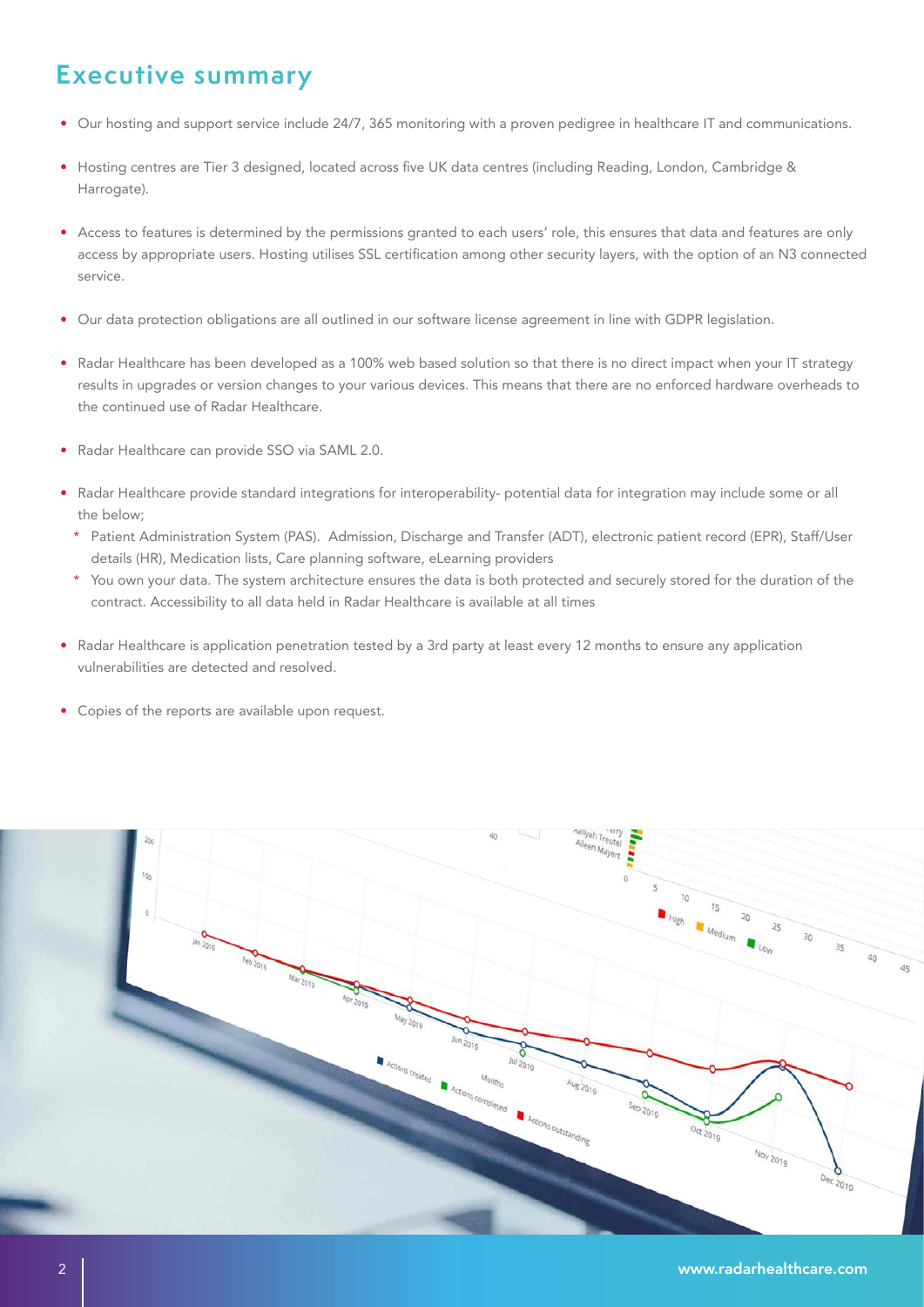## **Contents**

| Hosting                                                                                                                       |          |
|-------------------------------------------------------------------------------------------------------------------------------|----------|
| User management                                                                                                               |          |
| System requirements                                                                                                           |          |
| Integration/Interoperability                                                                                                  |          |
| Release management                                                                                                            | 12       |
| Business continuity and disaster recovery<br>• Corporate disaster recovery plan<br>· Hosted service partner disaster recovery | 13<br>13 |
| Security/penetration testing                                                                                                  | 15       |

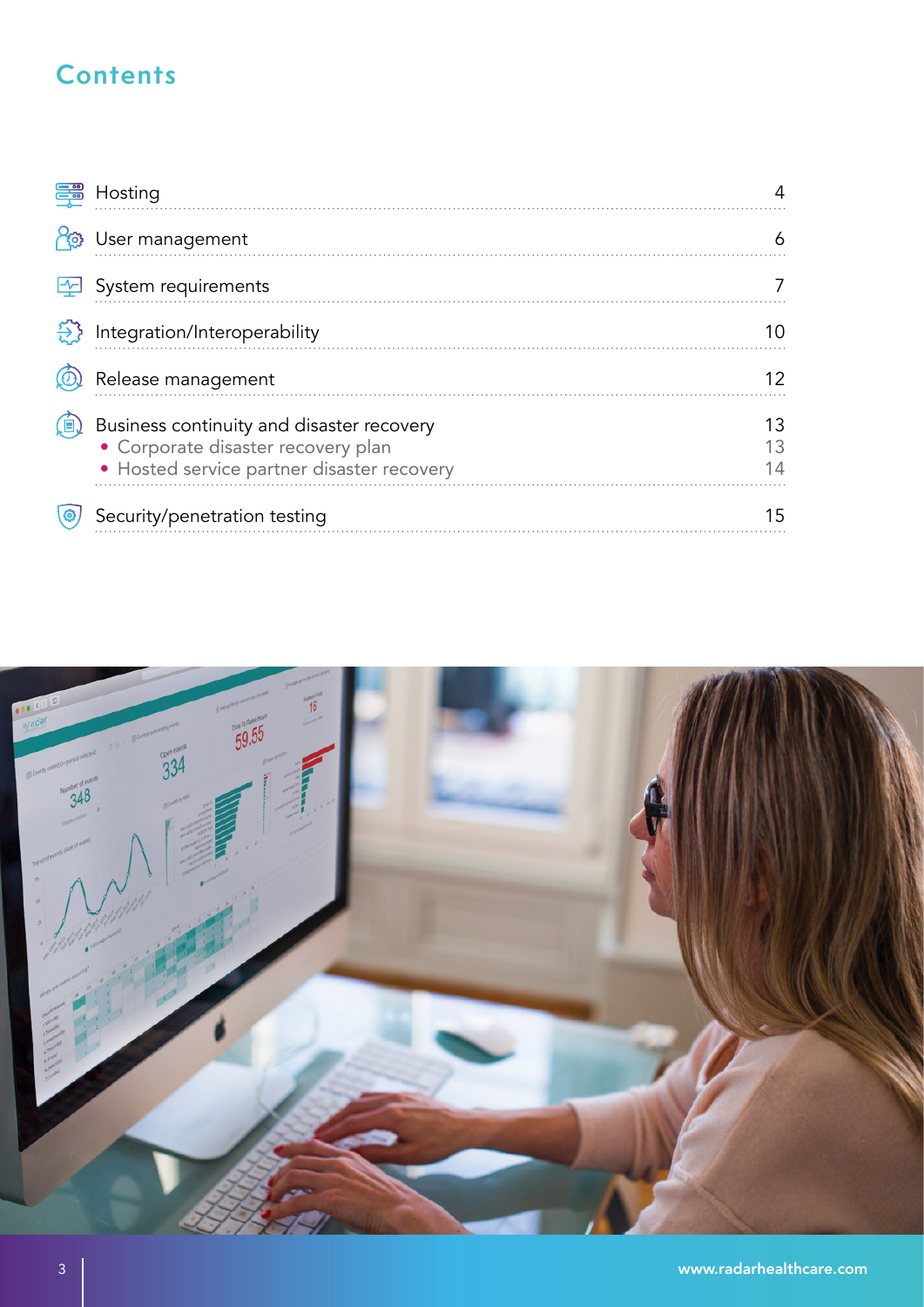

Our hosting and support service include 24/7, 365 monitoring with a proven pedigree in healthcare IT and communications.

Our hosting provider Redcentric (www.redcentricplc.com) is a leading UK IT managed services provider.

All its hosting centres are Tier 3 designed, located across five UK data centres (including Reading, London, Cambridge & Harrogate).

These data centres provide geographically dispersed, highly secure computing environments with 24 hour A/C power, UPS with emergency generator backup, ventilation, air conditioning & computer monitored climate control for heating (HVAC); and fire detection & suppression. Redcentric hold a range of accreditations and are a specialist provider of N3 and HSCN connected services to health and social care in the UK.

#### **Data centre certifications include:**

- ISO27001 Certified (British Standards Institution)
- ISO9001 Certified
- ISO14001
- ISO 22301
- ISO 20000
- PCI Compliant for hosting services at Harrogate and Reading Data Centres
- Authorised to process HM Government data protectively marked 'Official-Sensitive'
- Cyber Essentials Certified
- PSN Network accredited
- PSN Gateway service access
- CAS Telecommunications
- HSCN Crown Commercial Service framework (also called RM3825)

#### **Accreditations include:**

- PCI Compliant for hosting services at our Harrogate and Reading Data Centres
- Authorised to process HM Government data protectively marked 'Official-Sensitive'
- PSN accredited for the provision of Infrastructure as a Service
- Accredited to connect to and supply services over Janet into all connected institutions and organisations
- Accredited to store patient data for and behalf of the NHS
- Independent aggregator of IGSoC Version 14 with a score of 100%
- Code of Connection approved (3rd party N3 hosting provider onto the N3 network by HSCIC)
- Compliant Commercial Third Party (NACS Code YGMAP)
- NHS Health (and Health & Social Care Information Social Care Centre)- accredited N3 & HSCN ISP
- Information Governance Statement of Compliance (IGSoC)
- GCloud approved supplier
- Janet Telephony framework (JTPS) approved supplier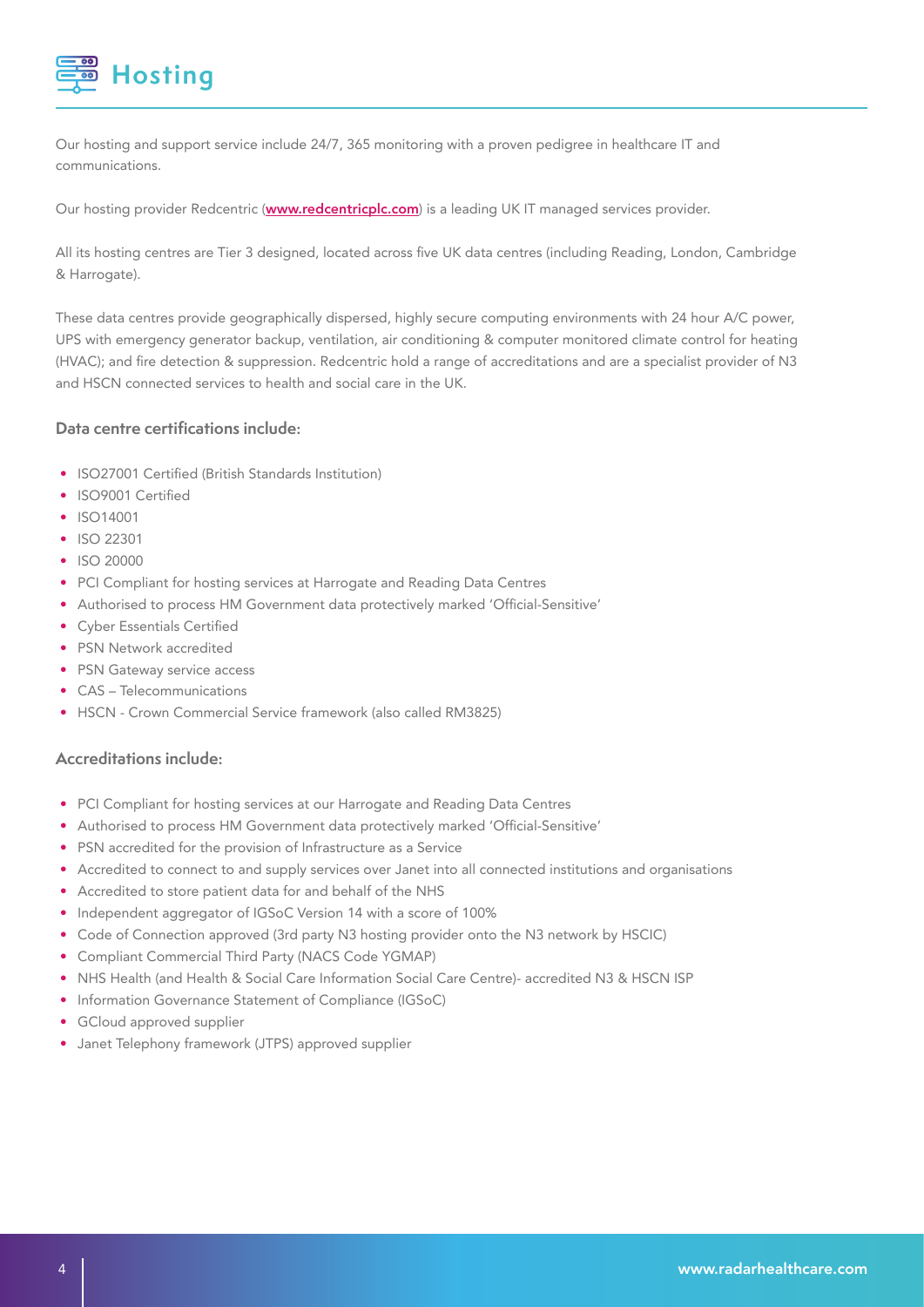#### **This solution provides our customers with the confidence that their system will operate at the most critical of times, providing the following principal benefits:**

- Fully managed service. We will take responsibility for full system delivery inclusive of hardware, software and technical resource
- System resilience. The off-site solution provides full resilience and accessibility even in the event of catastrophic failure of your internal system
- The specialist hosting centres are fully equipped and managed 24/7 to provide a support service capable of delivering very high uptime supported by a formal SLA
- Data retention. Off-site storage of data provides full data recovery capability

#### **Redcentric more detailed service includes:**

- Full physical security controls such as manned security, CCTV, ID access cards and man-traps in place
- Full system monitoring is in place 24/7 365, manned by the Redcentric support team. The software agent monitors Processor, Memory, Disk, Availability, and Services. Alerts generated by the software agent will automatically raise an incident within Redcentric's service desk. Redcentric investigate the alert and corresponding fault
- Backups to offsite locations are taken as follows: Database transaction logs every 15 minutes, each individual database every 24 hours, servers imaged every 24 hours. Disaster recovery as a service is also provided using the backups as mentioned above
- Downtime, where planned and unplanned, has an agreed communication plan with the client to ensure clear communication channels are defined and followed
- Server management including operating systems, database and application software updates when appropriate, are managed by Redcentric on at least a monthly basis. Any updates are first tested on the test environment to ensure no adverse impact before applying to the production environments
- Anti-virus is managed by Redcentric using Sophos, this includes On access scan, Tamper control, Device control and auto update
- Regular contract performance reviews are held with Redcentric to ensure the services are in line with the contractual requirements, along with discussions around any advances in the services offered by Redcentric, to ensure we fully benefits from all their considerable expertise and experience
- Full change management controls and procedures compliant with ISO9001 are in place ensuring that any changes are controlled in a defined and traceable manner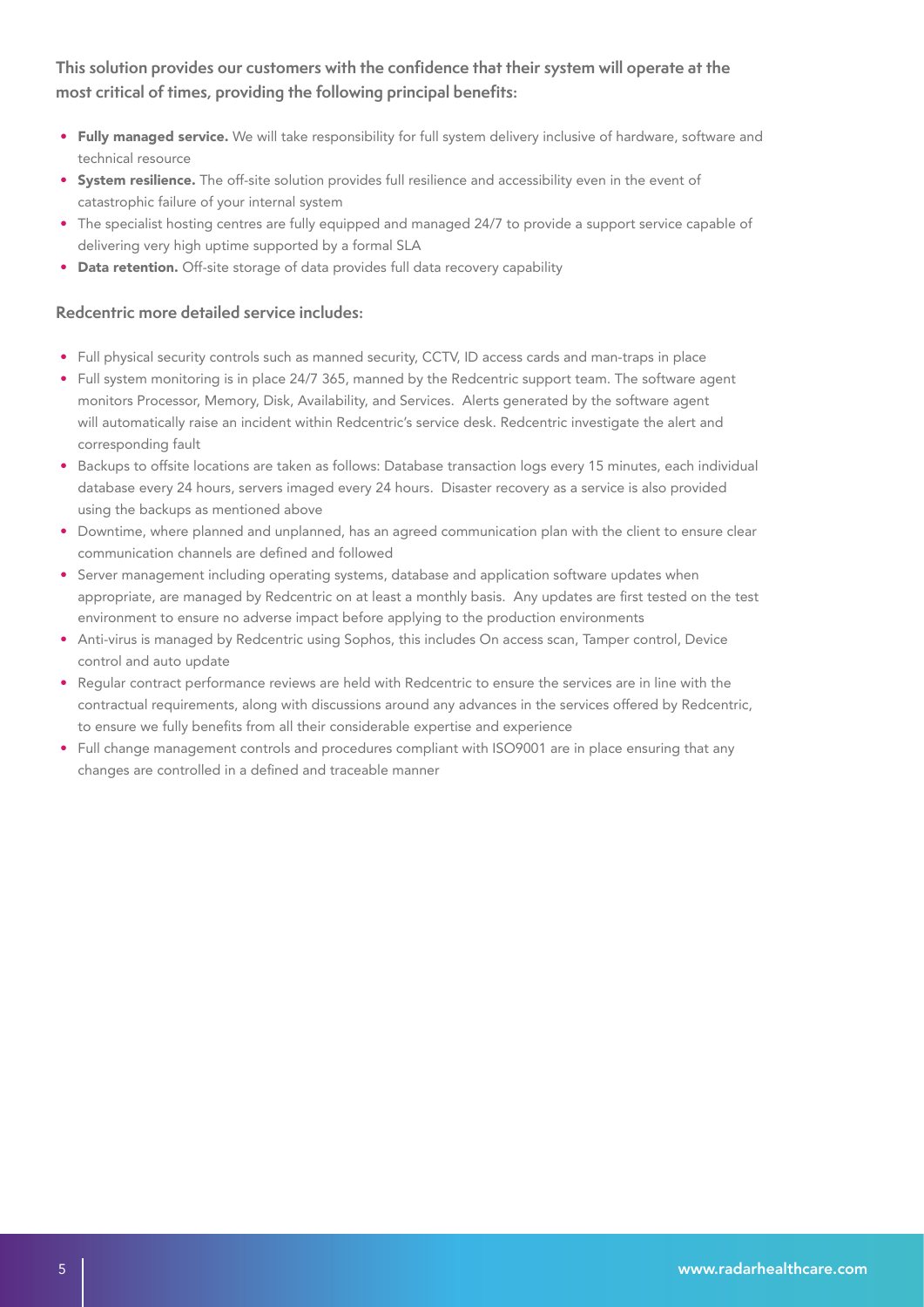**User management**

## **User access/Role based access**

Radar Healthcare's internal security and architecture has been designed to the highest standards, operating a comprehensive role-based approach, allowing for permission and access rights to be controlled by the system administrator.

During the implementation phase the system is pre-configured with your business rules, roles and associated permissions, which can be applied to an individual role or on a group basis. Within this framework access to features, modules and confidential content can be managed, with permissions set dynamically through the intuitive administration area.

Data is controlled through the respective role and dashboard configuration to ensure only the relevant amount of data is being presented to the respective user.

## **Software security**

#### **Radar Healthcare supports a range of security features including:**

- Activation process
	- \* The first email you receive from Radar Healthcare will be your activation email. This allows you to verify your account and confirm that the email address connected to your account is correct. This email is only valid for 48 hours
- Log on process
	- \* Each user receives their own unique log on credentials and can access Radar Healthcare through any internet connected device using our secure network, which is the same as internet banking
	- \* Radar Healthcare uses reCAPTCHA by Google on the login page to help ensure that you are a real person logging in (and not just an automated robot!)
- System timeout
	- \* If you are inactive for 20 minutes, you are presented with a "time out" warning message. To remain in the system, you simply click the stay logged on button
- Regular forced password changes aligned to applicable security standards

### **Secure password management**

#### **Best practice password management techniques have been utilised throughout Radar Healthcare, including the following:**

- Passwords are set by sending an email to the registered email address with a link that is valid for 48 hours
- Account activation can only be performed by a system administrator
- Passwords are required to be at least 8 characters long, with at least 1 number, 1 letter and 1 special character
- If you have forgotten your password, you can request a new password from the Radar Healthcare login page. If the email address you have entered is correct, you will receive an email which will contain a password reset link that will be active for 48 hours. If you do not click the link within this period, the link will expire, and you will need to request a new reset email
- Automatic password expiry forcing a new password to be changed can be enforced, this is configurable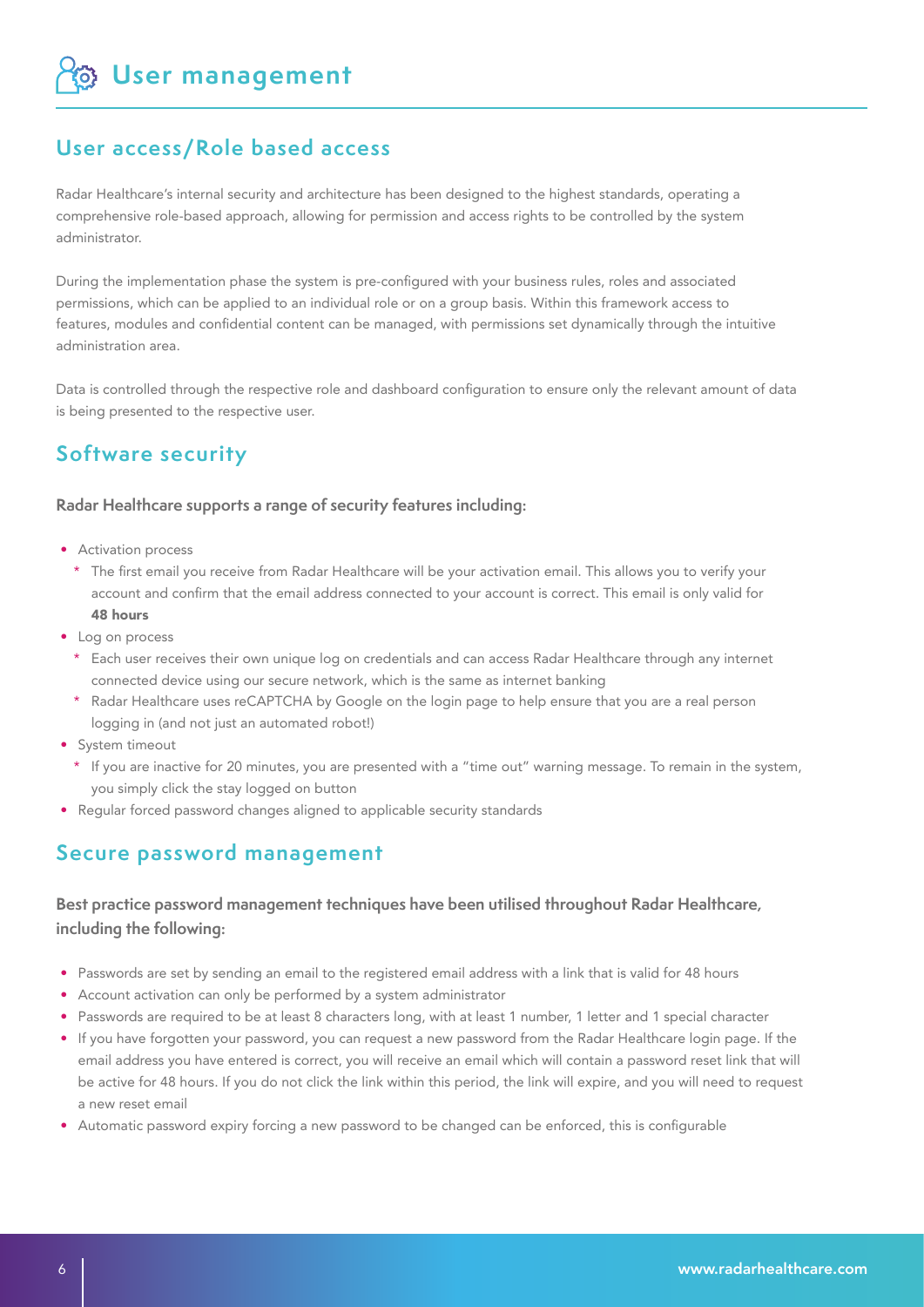Our data protection obligations are all outlined in our software license agreement in line with GDPR legislation.

## **Product roadmap and feature requests**

At Radar Healthcare we value user involvement in the design and specification of our software, viewing an iterative development process as being crucial to the success of the project. To facilitate this, we hold a number of customer workshops during the contract period (reviewing current and future states) and also provide access to our BETA programs. To further support the ethos of user involvement, we operate an online forum section from within the Radar Healthcare Support Portal. The forum provides easy access to review release updates, as well as providing a mechanism for logging development ideas & voting on new feature requests. This gives users a direct route for feeding in requests, asking questions about Radar Healthcare and sharing best practice with other users, which helps with engagement and uptake of the system.

Additionally, our account managers provide customers with a roadmap of any major feature releases over the next 12 months. These software releases are scheduled based on how early the value can be released to the customer and as such are not fixed to a specific time frame (e.g. Quarterly) This means that the customer benefits from the release as soon as available as opposed to waiting for an arbitrary calendar date.

## **System requirements**

Radar Healthcare has been developed as a 100% web based solution so that there is no direct impact when your IT strategy results in upgrades or version changes to your various devices. This means that there are no enforced hardware overheads to the continued use of Radar Healthcare.

Additionally, Radar Healthcare benefits from being developed as a responsive website. Responsive web design (RWD) is an approach to web design which reacts to the size of the user's screen, optimising the browsing experience by creating a flexible and responsive web page specific to the devices and window/screen size accessing it.

### **Web browser access**

**Radar Healthcare supports a variety of the most frequently used internet browsers, as detailed below. This range of compatibility means that there is no additional overhead or "hidden costs" to implementing Radar Healthcare.** 

- Google Chrome (Recommended browser)
- Microsoft Edge (Chromium version only)
- Mozilla Firefox
- Safari

## **URLS and ports**

#### **Radar Healthcare use the following URLs and ports:**

https://live.radarhealthcare.net/ - Live https://staging.radarhealthcare.net – Customer test/sandbox environment https://training.radarhealthcare.net – Customer training environment (not as standard) Ports - Specific connectivity requirements for pass through the firewall are Port 443 and port 80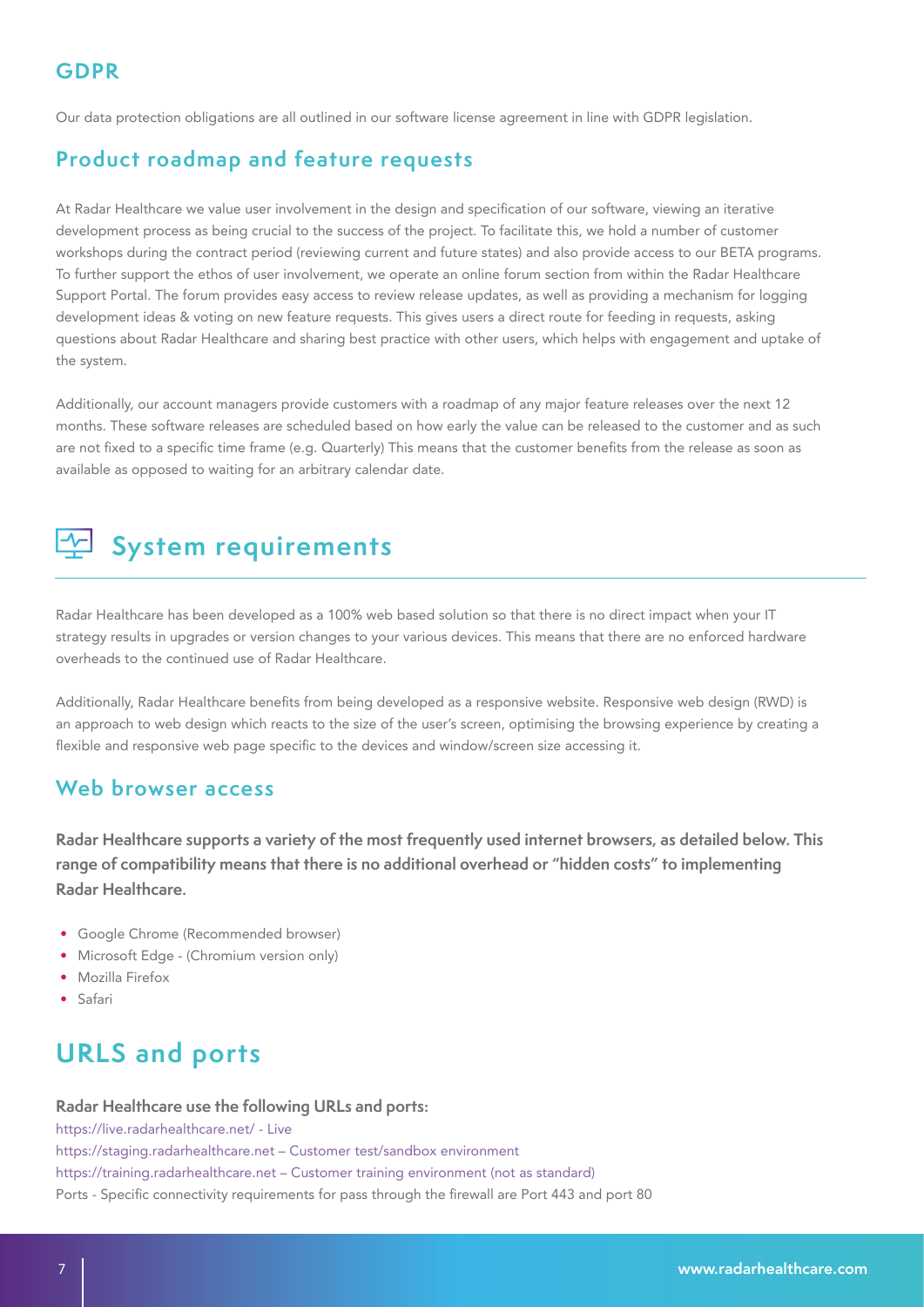## **PC hardware and software requirements**

| <b>Category</b>           | <b>Minimum requirements</b>                                                                | <b>Recommended</b>                                                                     |
|---------------------------|--------------------------------------------------------------------------------------------|----------------------------------------------------------------------------------------|
| <b>Processor</b>          | Computer with a 1.2GHz processor                                                           | Computer with a 2.4GHz or higher processor                                             |
| <b>Memory</b>             | 1 GB of RAM                                                                                | 4 GB of RAM or more                                                                    |
| <b>Display</b>            | 1024 x 768 resolution                                                                      | 1280 x 1024 resolution or higher                                                       |
| <b>Mouse</b>              | Any Microsoft compatible pointing device                                                   | Any Microsoft compatible pointing device                                               |
| Connection                | Broadband Internet connection                                                              | Broadband Internet connection                                                          |
| <b>Operating system</b>   | Windows 7 and above                                                                        | Windows 7 and above                                                                    |
| <b>Browsers</b>           | Google Chrome<br>Microsoft Edge - (Chromium version only)<br>Mozilla Firefox<br>Safari     | Google Chrome<br>Microsoft Edge - (Chromium version only)<br>Mozilla Firefox<br>Safari |
| <b>Other requirements</b> | Microsoft Office 97 SR-2b or higher (for<br>exports)<br>Adobe Reader 6.0 (for PDF exports) | Microsoft Office 2007 or later<br>Adobe Reader 9.0 or later                            |

## **Macintosh hardware and software requirements**

| Category                  | <b>Minimum requirements</b>                                            | <b>Recommended</b>                                                                       |
|---------------------------|------------------------------------------------------------------------|------------------------------------------------------------------------------------------|
| <b>Processor</b>          | Mac computer with an Intel processor                                   | Mac computer with an Intel processor                                                     |
| <b>Memory</b>             | 1 GB of RAM                                                            | 4 GB of RAM or more                                                                      |
| <b>Display</b>            | $1024 \times 768$ resolution                                           | 1280 x 1024 resolution or higher                                                         |
| <b>Connection</b>         | Broadband internet connection                                          | Broadband internet connection                                                            |
| <b>Operating system</b>   | Mac OS X 10.6 "Snow Leopard"                                           | Latest Mac OS version                                                                    |
| <b>Browsers</b>           | Safari<br>Firefox 19<br>New UI<br>Firefox 19 and Chrome latest version | Safari<br>Firefox latest version or later<br>New UI<br>Firefox and Chrome latest version |
| <b>Other requirements</b> | Microsoft Office 2000 (for exports)                                    | Microsoft Office 2007 or later                                                           |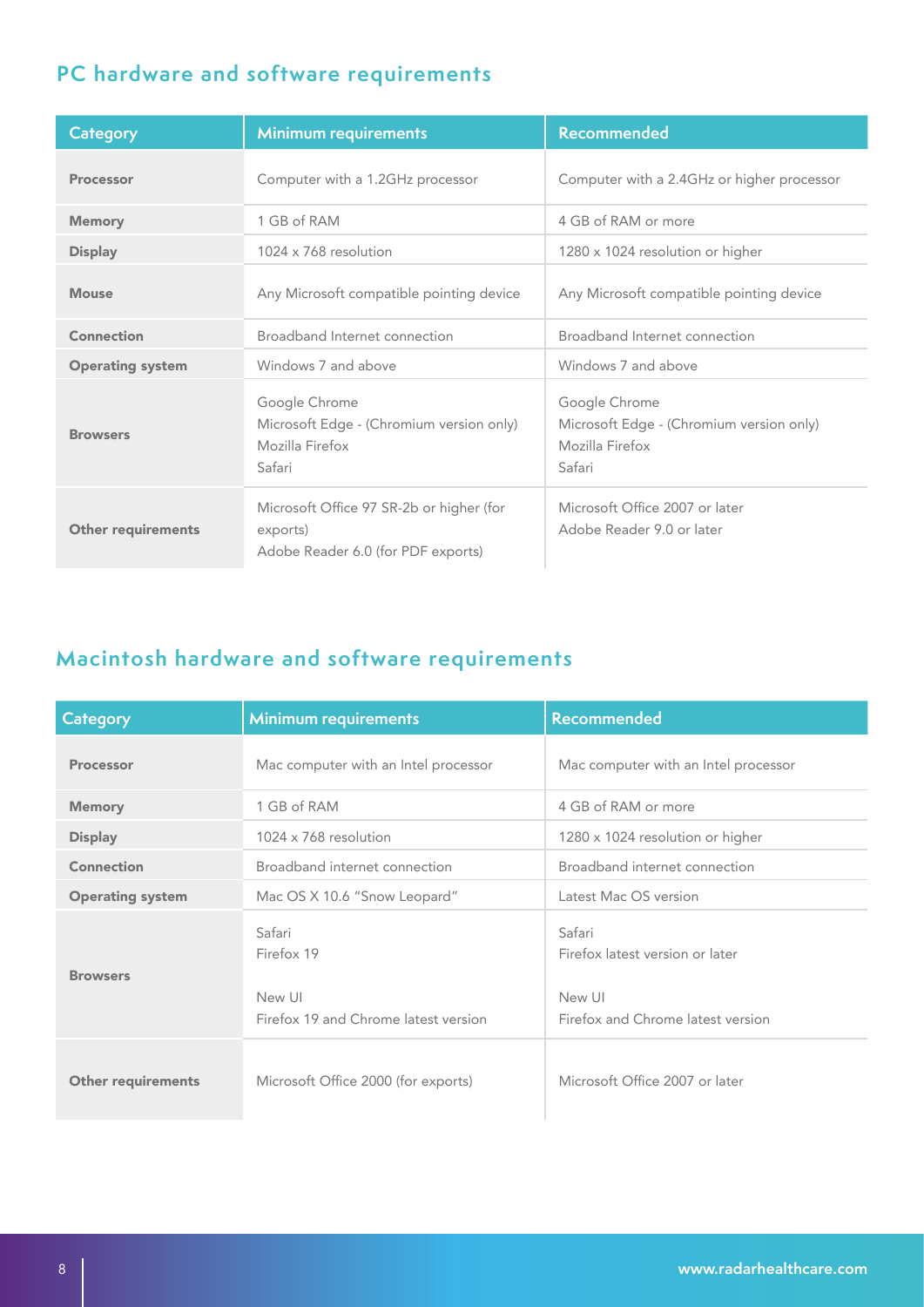## **Mobile hardware and software requirements**

| Category                | <b>Minimum requirements</b>                                                  | Recommended                                                                  |
|-------------------------|------------------------------------------------------------------------------|------------------------------------------------------------------------------|
| <b>Operating system</b> | Requires iOS 12.4 or later. Compatible with<br>iPhone, iPad, and iPod touch. | Latest iOS version, Latest Android version (8.0<br>and up)<br>NOT Android GO |
| <b>Devices</b>          | Only those devices as certified by Google.                                   | Only those as devices certified by Google.                                   |

## **Accessibility/Design standards**

Radar Healthcare understand the importance of engaging with users; capturing and using their experience as part of any on-going product development for Radar Healthcare. The "user-centred" design is integral to the development philosophy of Radar Healthcare, with an iterative process being part of any feature design.

The approach to the design process is based on ISO 9241-210:2010 Part 210: Human-centred design for interactive systems, which is used as the agreed internal standard, with workshops/wireframing/prototyping and Beta testing always undertaken.

#### **UX is tested in Radar Healthcare using the below methods:**

- Usability testing
- Heuristic evaluation
- Interviews
- Survey and questionnaires
- Analytics

#### **Radar Healthcare supports the accessibility principles of the World Wide Web Consortium, incorporating the following features:**

- All areas of the site have clear text labels or tool tips (where required) which ensure that any iconography/section is understandable
- Colour is used to highlight issues (Traffic light system)
- Icons and labels also adjust to ensure colour blind users are not adversely affected
- Users can use a keyboard instead of a mouse (e.g. Tab button to change field Enter to select arrow keys to navigate and to move up and down in a list)
- Browser settings can easily be adjusted and as the site is responsive, the text and layout adjust accordingly
- Radar Healthcare uses plain English descriptions and the sites UI/UX ensures different areas and sections behave in a uniform way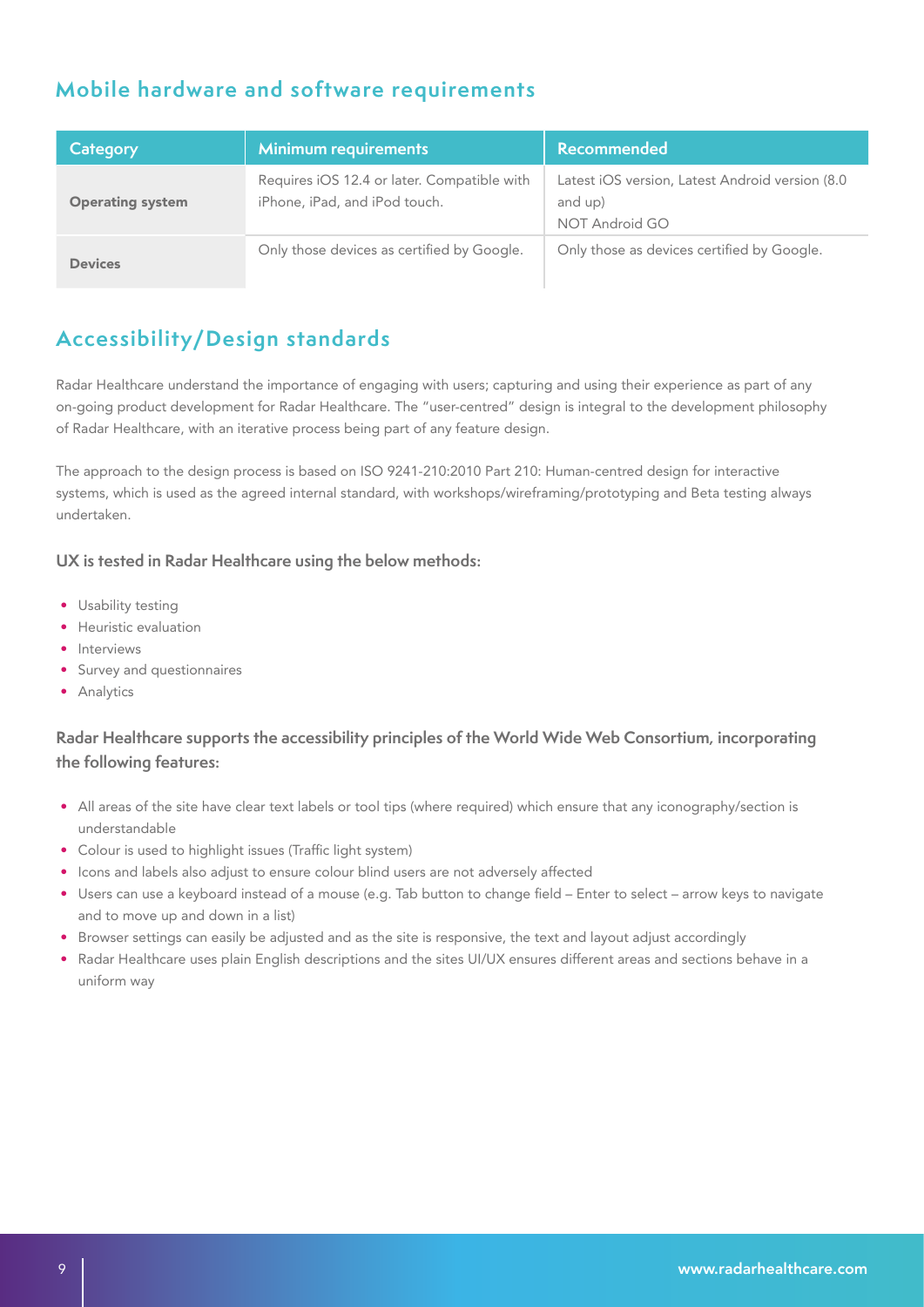## **Data consistency**

#### **Radar Healthcare utilises a number of features to ensure that data remains consistent within the system:**

- The design of forms and workflows incorporate an option to add user configurable data validation for each field. This validation could be a simple mandatory answer or could be a regular expression such as a pre-defined text format of ABC123. This regex can be used for postcodes, ranges of numbers, common formats such as employee ID's etc.
- As well as regex validation controls, calendar and time pickers are used to ensure data validity

Any bulk updates of data, such as employee information, undergo full validation to create an import file. This process shows errors where data cannot be imported and warnings where data has been imported but is possibly incomplete or inaccurate.

#### **Data ownership**

You own your data. The system architecture ensures the data is both protected and securely stored for the duration of the contract. Accessibility to all data held in Radar Healthcare is available at all times.

> • Staff • Location • Regions • Roles

## **Integration/Interoperability**

Radar Healthcare provides an integration service, using industry standard API's.

#### **Radar Healthcare API (data to the customer) Event data**

#### **Customers API (data from the customer)**

• Unique reference numbers

- Reference
- Status
- Incident type
- Location

## **Bespoke APIs**

Radar Healthcare has the capability to deliver bespoke APIs; these however are not part of the standard offer and costed separately.

Patient Administration System (PAS). Admission, Discharge and Transfer (ADT), electronic patient record (EPR), Staff/ User details (HR), Medication lists, Care planning software, eLearning providers.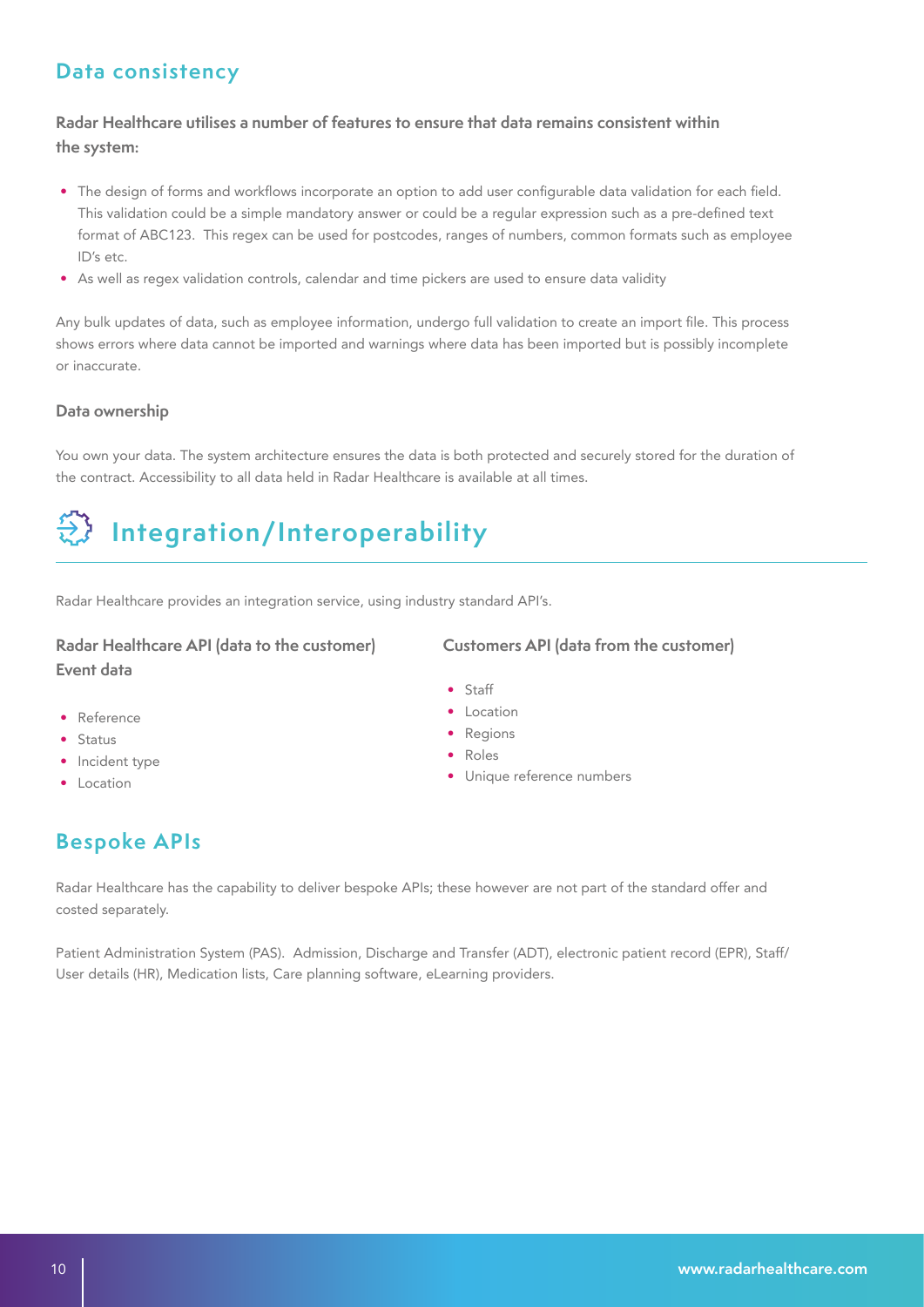## **3rd party dependencies**

The benefit of Radar Healthcare is that there is no reliance on external systems or services for the daily operation of the software. This means that there are no 3rd party dependencies and associated costs in operating Radar Healthcare and no adverse impact to changes in external systems.

#### **Radar Healthcare utilise best of breed suppliers in the delivery of the overall business operation, ensuring a reliable, robust service:**

- Redcentric (hosting provider)
- SendGrid (sends emails)
- Freshdesk (helpdesk)
- Sisense (embedded analytics)
- Jira (work item tracking)
- VSO (code host and building)
- Various 3rd party code packages (e.g. EntityFramework, jQuery etc)

## **Audit logs**

The Radar Healthcare Audit Log provides administration users with the ability to automatically track every action undertaken by users which can then be used to investigate incidents or identify any user training needs.

#### **The audit logs allow the admin user to search on:**

- Action plans
- Administration activities
- Logins
- Type of audit
- Documents
- Events
- Notices
- Risk management
- Scheduled tasks
- Workforce compliance

An accurate and well-defined audit log provides the evidence to find answers and solve issues.

## **Single sign on**

Radar Healthcare provides standard single sign on via SAML.

SAML is an XML standard that facilitates the exchange of user authentication and authorisation data across secure domains. SAML-based SSO services involve communications between the user, an identity provider that maintains a user directory, and a service provider. When a user attempts to access an application from the service provider, the service provider will send a request to the identity provider for authentication. The service provider will then verify the authentication and log the user in. The user will not have to log in again for the rest of his session.

## **Audit records contain:**

- Module or area of product affected
- Details of the user making the change
- Activity undertaken by the user
- The date and time the event occurred
- Pre and post states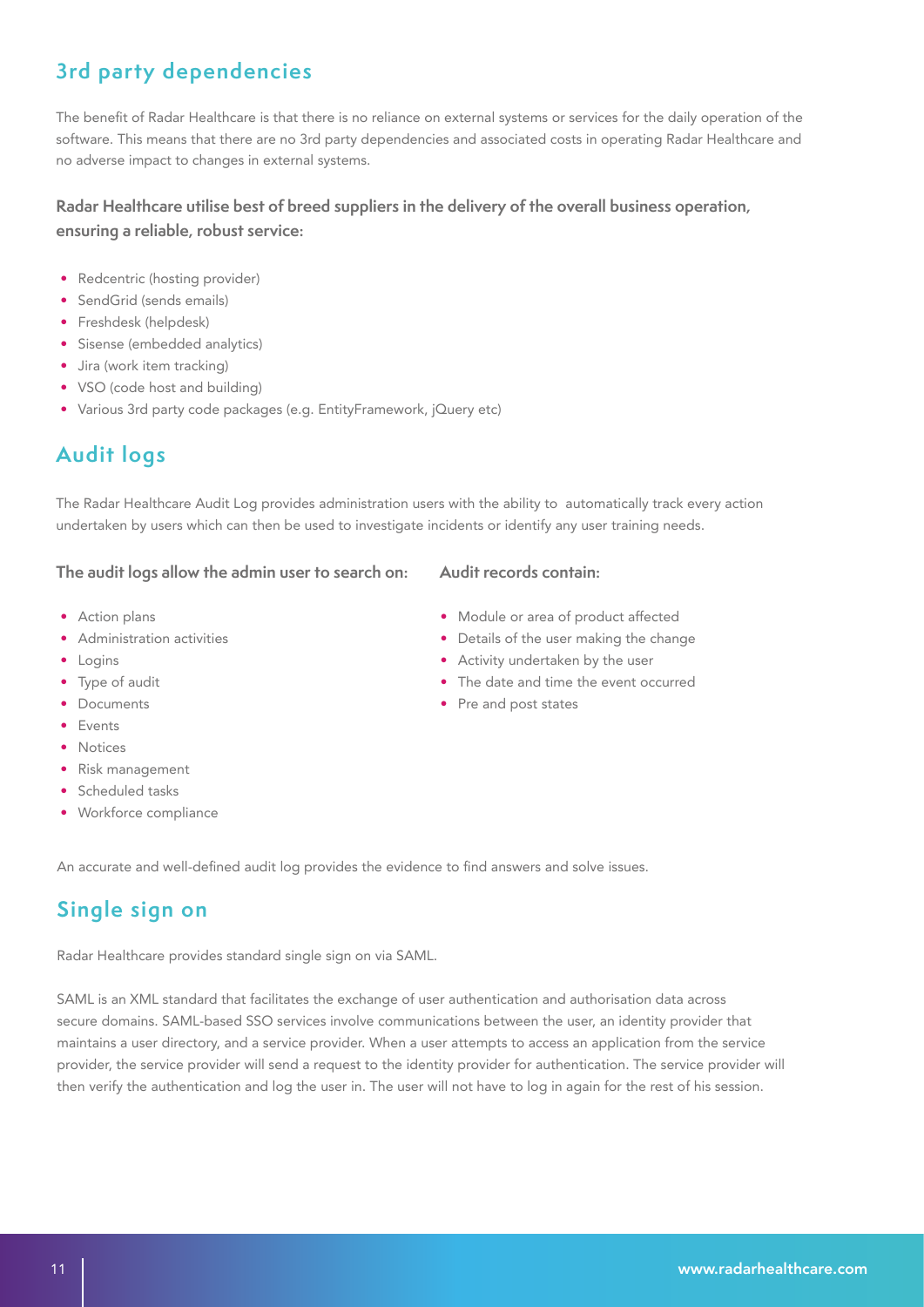**Release management** 

### **Planned maintenance and upgrades**

Recognising that software maintenance can be disruptive to daily business routines, we collaborate with our customers to manage the updates and maintenance in an agreed and appropriate way.

- Patches/upgrades and maintenance are undertaken on a periodic basis; typically, every 2 weeks
- All customers are advised of any updates/upgrades, where downtime is typically 5 minutes (when the site is 100% unavailable)
- Radar Healthcare alerts the user to any maintenance/releases as part of the logon process
- Where appropriate, UAT testing and sign off take place for substantial features or specific configuration; this is typically undertaken in the UAT site
- Application availability is tracked and monitored internally and published on request

### **Down-time**

Any downtime of the service is notified in advance and an "out of normal operational hours" downtime period is agreed in order to minimise any impact. System software updates are done as and when required, updated as a minimum every quarter. Downtime can be expected to last between 5 minutes and 30 minutes.

The update is managed by our deployment software and is thoroughly tested before the application is updated.

## **Exit planning**

To ensure an orderly decommission exercise of the system at the end of the contract term, we will follow the process detailed in our exit plans, which cover both the organisation, and where required, the incoming system replacement requirements. We commit to working with a new provider to ensure continuity of service and will provide a full understanding of the data structure allowing access from the data archive. All archived client data and records are formatted to support both manual and advanced programming interface (API) exports. Radar Healthcare have an existing Escrow licence in place to allow on-going data deposits for data migration during the full licence term.

### **Warranties/Escrow**

Smartgate warrants that the system will meet the functional requirements throughout the licence term.

Smartgate have an existing ESCROW policy in place as detailed below: Escrow provision through the NCC Group (https://www.nccgroup.trust/uk) Escrow Agreement Number: 62300 Software Owner: Smartgate Solutions Limited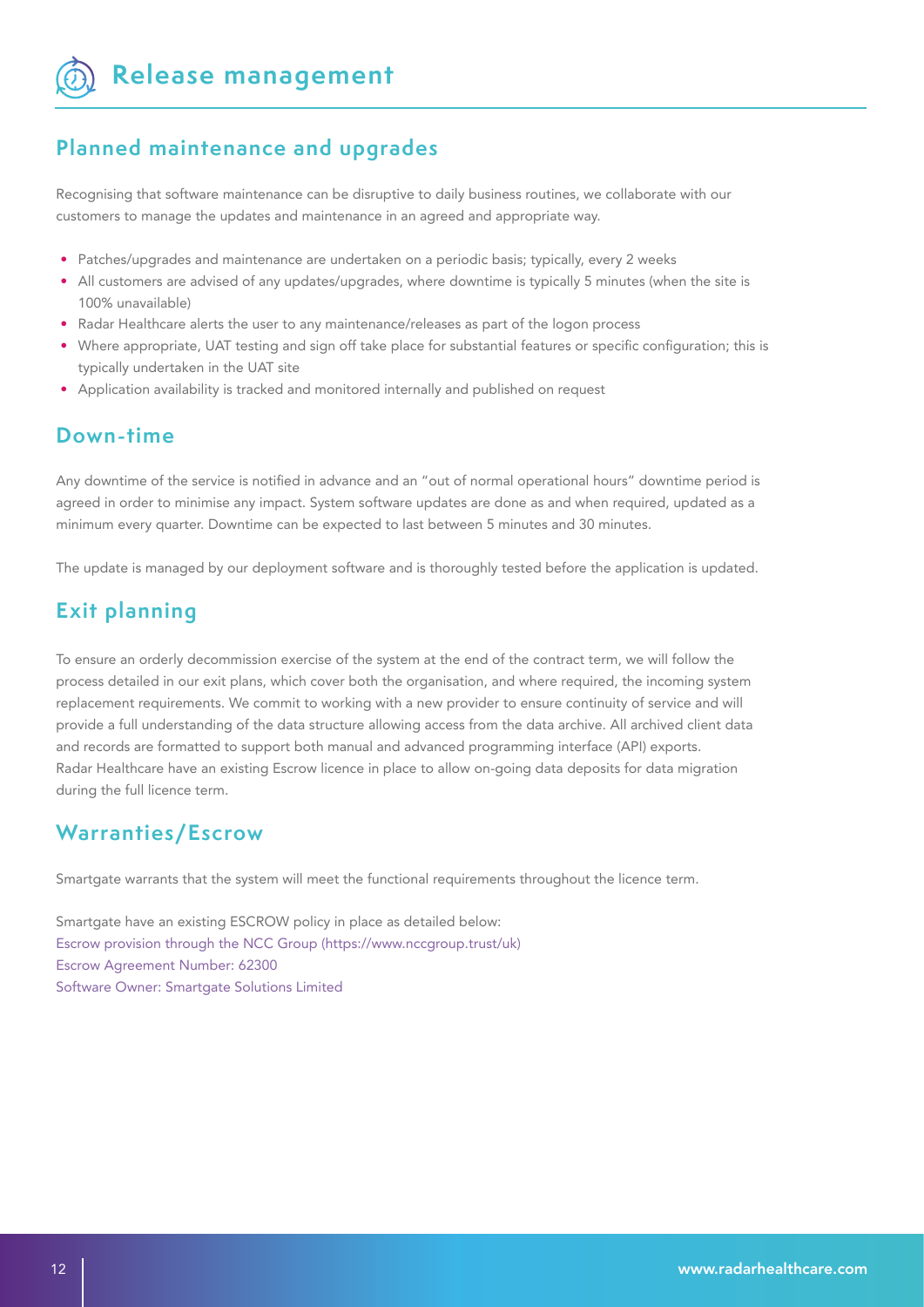### **Corporate business continuity and disaster recovery plan**

Radar Healthcare work to a fully documented business continuity plan, which incorporates our disaster recovery strategy (The BCDR plan). It details our capability to plan for and respond to any incident or business disruption, in order to continue business operations at an acceptable predefined level. This includes incidents which may affect our staff, our office buildings, our IT equipment or our processes.

The BCDR plan consists of the arrangements in the event of a serious interruption to our business. Its aim is to minimise disruption of essential activities and any subsequent customer impact. While it is impossible to predict every type of potential incident that may threaten our organisation, it is relatively straightforward to set out a basic plan which can be implemented to cover a wide range of possible actions. The principal emphasis is on the response to the incident and not the cause of the incident. The plan is also flexible; it works irrespective of time of day, time of year or availability of key employees.

The basic principle of this plan is to provide a framework for the organisation to respond to any crisis, whether foreseen or unforeseen. Developing a library of plans for specific emergencies runs the risk that the occurring emergency has not been anticipated, or that an anticipated emergency develops in an unexpected way, meaning that the specific plans are of limited assistance or even rendered useless. Crisis management should align with normal management arrangements, not least because normal services will have to be maintained while the emergency is being handled.

## **Corporate disaster recovery plan**

Our BCDR incorporates the Disaster Recovery plan, containing agreed actions in the event of significant or total loss of our IT infrastructure. All our systems are subject to Disaster Recovery planning exercises, which test that the system design is sufficiently robust to provide uninterrupted service to the users in the event of a disaster. The purpose of the DR exercise is to identify single points of failure and events (flood, fire, power outage etc) that might lead to interrupted service. All of these events are then subject to a risk assessment to identify what steps can be taken to mitigate the risks.

#### **Three core areas are detailed in the plan:**

- Radar Healthcare solution we employ a world leading hosting partner to ensure resilience and continuity of service for the Radar Healthcare solution. The data centre has redundant systems for connectivity, electrical power, air conditioning and fire suppression
- Internet access all our staff have laptops, mobile phones and broadband access from home, should the office facilities be unavailable
- Telephone All telephony is carried out using an external network, which eliminates the risk associated with dedicated communication lines. Our telephone system supplier operates a robust DR process

Additionally, as part of the system implementation, we devise a contingency plan with you to ensure that core parts of the solution can be replicated on a pre-defined paper-based system as relevant.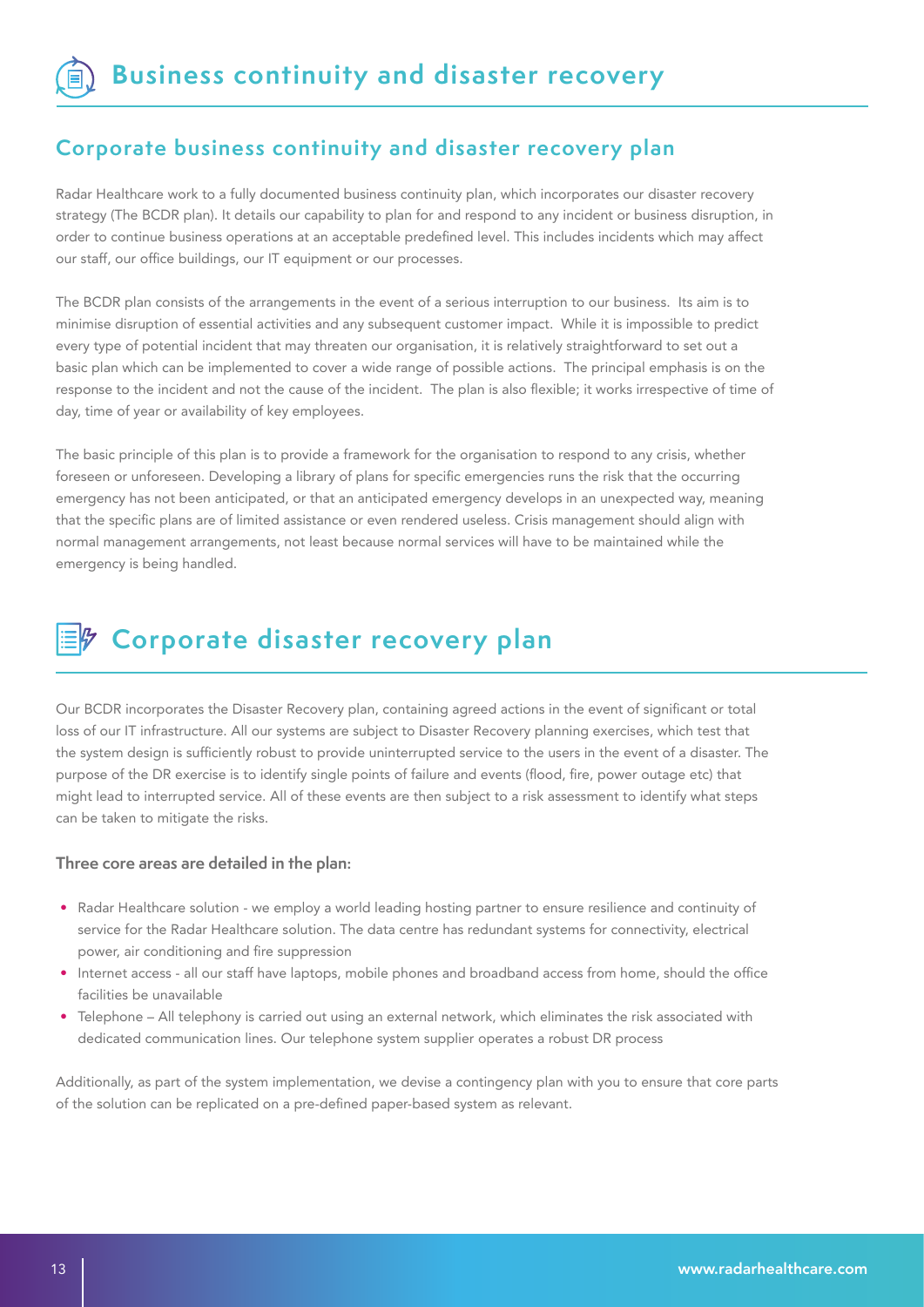## $\mathscr{D}$  **Hosted service partner disaster recovery**

As has been demonstrated on many occasions, the most sophisticated systems are dependent on resilient infrastructure to deliver consistent service. To address this potentially fatal weakness, Radar Healthcare is hosted via an off-site hosting service through hosting partners Redcentric, who are a market leader in hosting for public and private health and social care organisations in the UK.

#### **All of the Redcentric's managed hosting services are Tier 3 designed, offered from across five UK data centres. These data centres are geographically dispersed, highly secure computing environments with a range of facilities aligned to our business continuity planning:**

• 24 hour A/C power, UPS with emergency generator backup, ventilation, air conditioning & computer monitored climate control for heating (HVAC) and fire detection & suppression. It is monitored 24 hours per day, 7 days per week and 365 days per year to ensure that the internet presence is always available

Redcentric's data centres provide multi-layered security and are ISO27001 and ISO9001 certified and accredited with PCI DSS for Physical Hosting Services.

#### **The solution has the following principal benefits:**

- System resilience. The off-site solution provides full resilience and accessibility
- Co-location back up. Dual site capability provides full back up even in the event of catastrophic failure of one site
- Data retention. Off-site storage of data provides full data recovery capability

As required, Smartgate can offer a flexible and additional service to allow for external extract and backup of data, where data can be backed up to a customer's online repository and set as part of the system design. Data can also be extracted via the reporting tools as an alternative option.

#### **To further support this requirement, we have developed the following backup strategy in line with recognised industry standards, following best practice principles as below:**

- Servers are fully imaged every 24 hours to allow for disaster recovery
- Transaction log backups of the databases are performed every 15 minutes to ensure we minimise the possibility of any data loss. These are kept for 2 days
- Full database backups are performed every 24 hours, we keep the last 7 days, then 4 x weekly rolling backups, and then 6 x monthly backups
- Changes to this frequency can be requested if required
- All backups are stored in a different location to the hosted servers to ensure we have off site backups